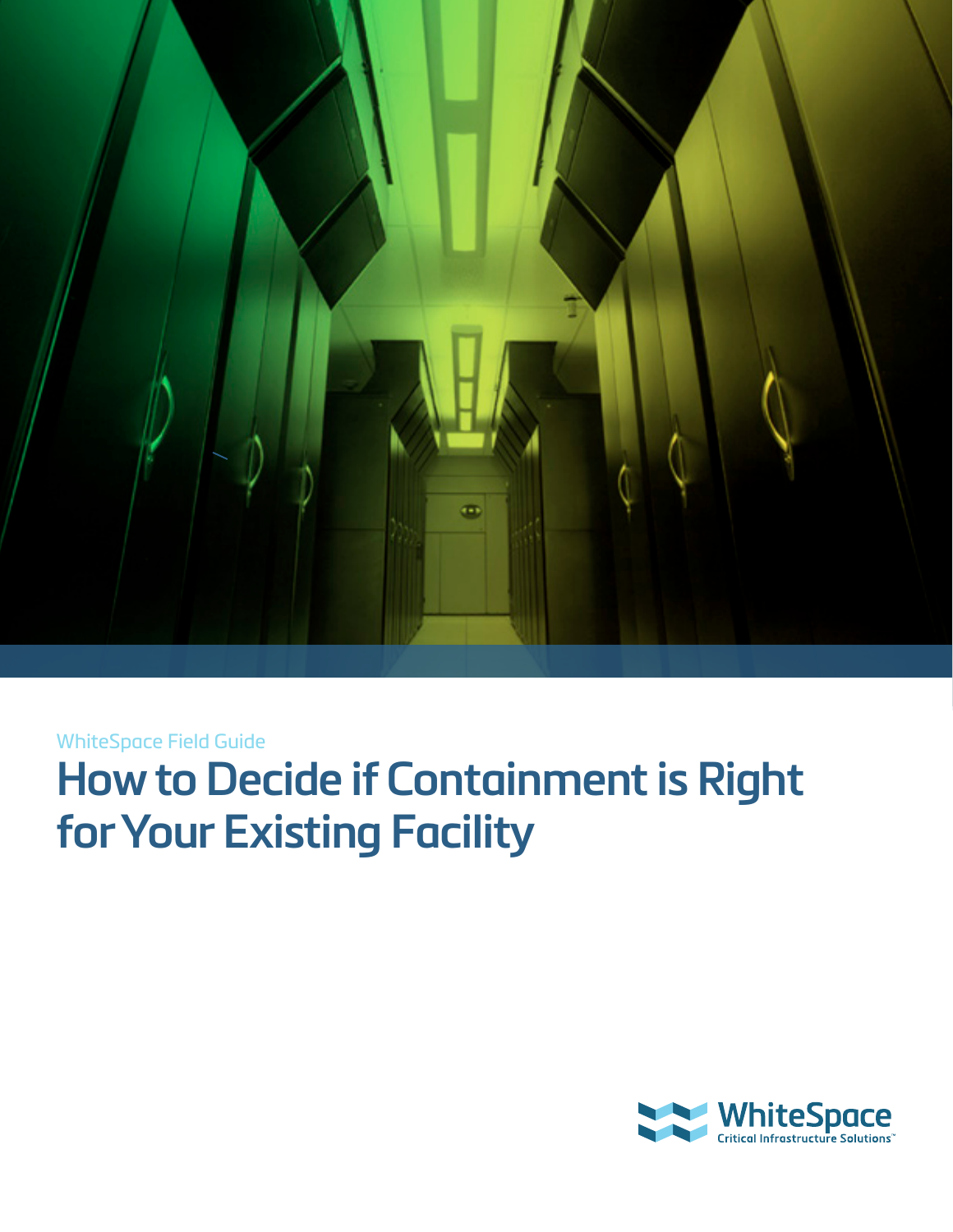# **Introduction**

If you are running into issues with heat or computing capacity then you are probably considering a number of different solutions. However, before you start planning a new facility or ordering additional A/C units, you may want to consider a containment system to optimize your existing facility.

Like many, you may have thought that containment won't work in your facility, or that it is only for new builds. The good news is that neither of those is true. While most promotional photos show containment systems in shiny new data centres, containment is a perfectly viable option in any environment. In fact, roughly 90 percent of our containment installations are carried out in existing facilities.

## *"Retrofit containment" – as we call it here at WhiteSpace – is a growing trend because it offers many advantages over the alternatives.*

To help you decide if containment is an option in your facility, this guide provides an overview what it is, what you can expect, and what the business case looks like.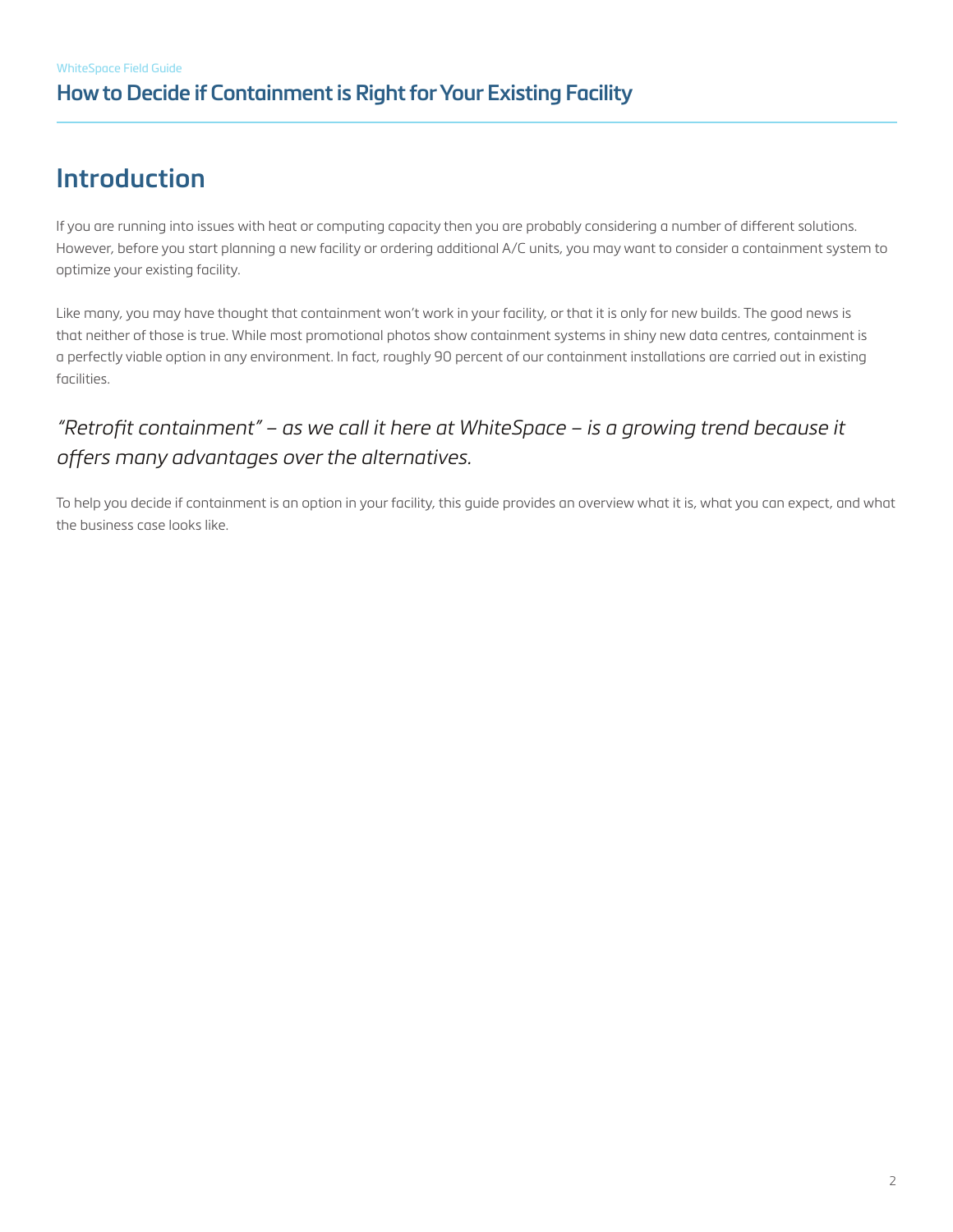# **Retrofit Containment: What it is and What it isn't**

To help you fully understand the containment option, we'll walk though the essential facts.

### **Containment is all about the efficient use of cool air.**

In an ideal world, you would only need to provision cooling on a 1:1 basis. In other words, for every kilowatt of heat generated by your equipment you would supply exactly one kilowatt of cooling. This would all be fine if the cool air could be delivered with perfect efficiency wherever it is needed, but this never happens in the real world.

What does happen in the real world is that cold air mixes with hot air on the way to your equipment. Or in extreme cases, it bypasses the equipment altogether before returning to the A/C. The heart of the problem is a practice known as "chaos cooling", in which cold air is circulated freely within the facility. This approach can be extremely inefficient and forces data centre managers to compensate by increasing the A/C settings or installing additional A/C units.

How bad is chaos cooling? In our experience, the average data centre that uses chaos cooling requires three to six times the theoretical minimum A/C in order to maintain adequate cooling levels. In other words, 67-to-83 percent of the cool air is going to waste.

Retrofit containment solves this problem by containing either the hot or the cold air and channeling it directly to/from the A/C unit. This reduces air mixture and dramatically increases the efficiency of cold-air delivery.

#### **Containment is an option for everyone.**

We frequently hear the statement: "Containment won't work in our facility". The truth is that containment has evolved in recent years to make it a viable option in any facility, with any layout and with any style of enclosures. It doesn't matter how wide your racks are, or how tall; whether you have a raised floor or not; or what equipment you have installed in your racks. The only trick is to find a containment partner that offers a complete range of containment solutions. (WhiteSpace CIS one such provider, and the only one of its kind in Canada.)

#### **There are many different approaches to containment.**

When the word "containment" gets tossed around, many data centre managers assume it only means one thing: aisle-based containment. In fact, you can choose from three high-level approaches to containment to address your particular situation and needs:

- **Rack-based containment**, in which individual racks are ducted in order to isolate hot exhaust air and channel it directly into the ceiling plenum or ductwork for efficient return to the A/C.
- **Aisle-based containment**, in which racks are arranged to exhaust into (or draw cold air from) a common aisle space.
- **Independent containment**, which is a free-standing, vendor-neutral containment solution. It can be used for: individual, high-density server/storage racks; odd-sized equipment racks; and partial aisles or aisles with gaps.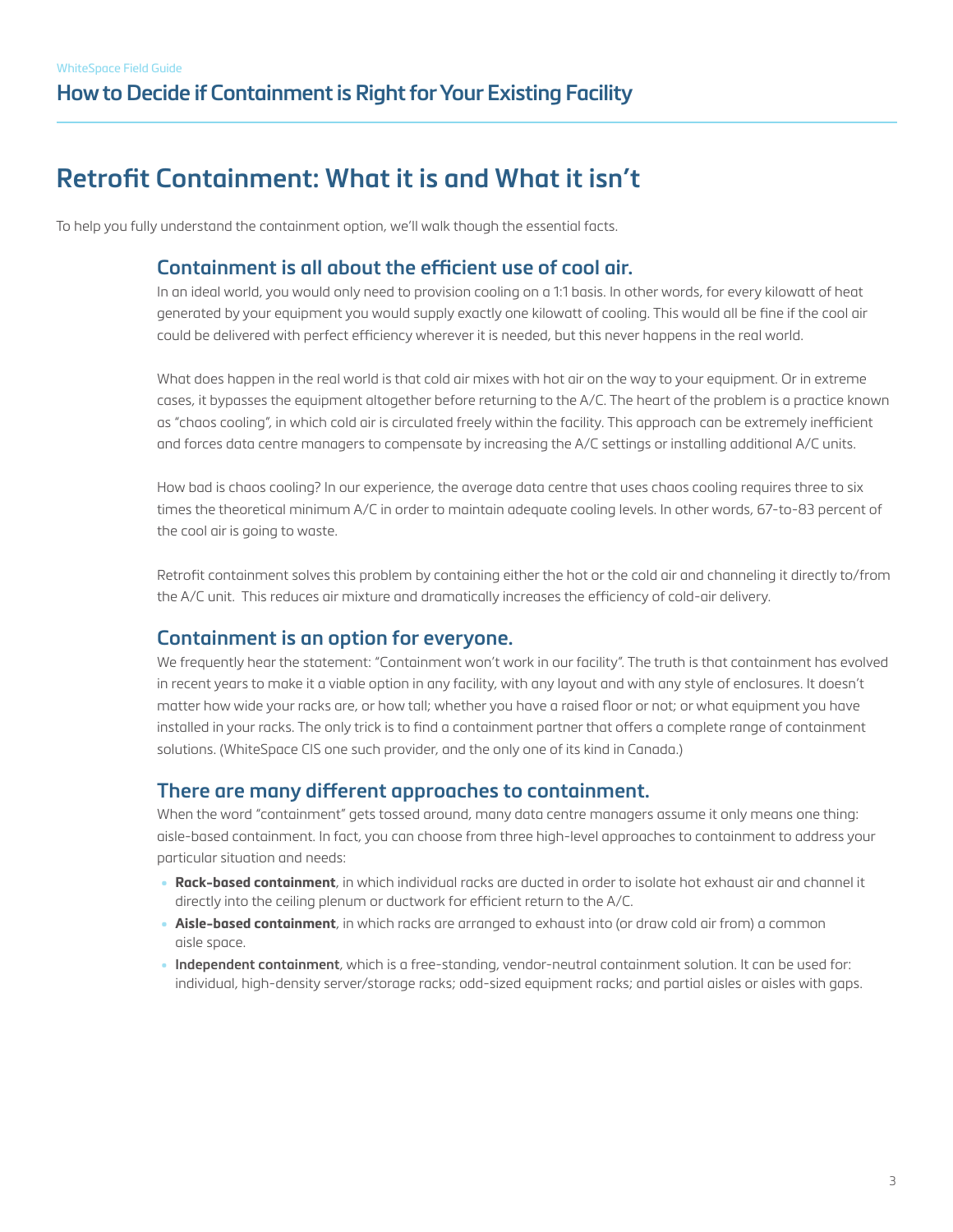### **How to Decide if Containment is Right for Your Existing Facility**



*Single-rack containment Cold-aisle containment Independent containment*

#### **Containment is not an all-or-nothing solution.**

Again, when you look at the promotional images of containment solutions, they generally show an entire facility outfitted with an aisle-based containment system. This leads to the misconception that containment is an all-ornothing solution that must be applied to an entire set of racks. In fact, containment can be installed on smaller scales – even on a single rack – with great results. The key is to choose the right level of containment and the right approach for your particular facility and needs.

#### **Containment is scalable.**

Many containment solutions are specifically designed to scale as your facility grows. This is accomplished through pre-engineered, modular components which are extendable and reconfigurable. This means you can implement containment today without having to "overbuild", and without worrying that it will have to be torn down when you expand your facility at a later date.

# **What you can expect from containment**

1

Installing a containment system is a bit like modifying a variable within a natural eco-system. When a change occurs to that variable – say, increasing the amount of rainfall – then all sorts of things start to happen as a result.

It is the same with containment, and in this case, the consequences are all good. While the precise impact will vary from facility to facility and from installation to installation, these are the kinds of outcomes that containment can deliver:

#### **The ability to grow your computing capacity**

In many facilities the A/C units are simply maxed out. However, when a containment system is installed, the A/C units don't have to work as hard to maintain the right temperatures. This creates cooling "headroom" that frees you to install higher-density equipment and fill those vacant u-spaces. The same things also applies to power. Containment reduces your requirements for "fan energy", which creates power headroom that can be used for additional equipment.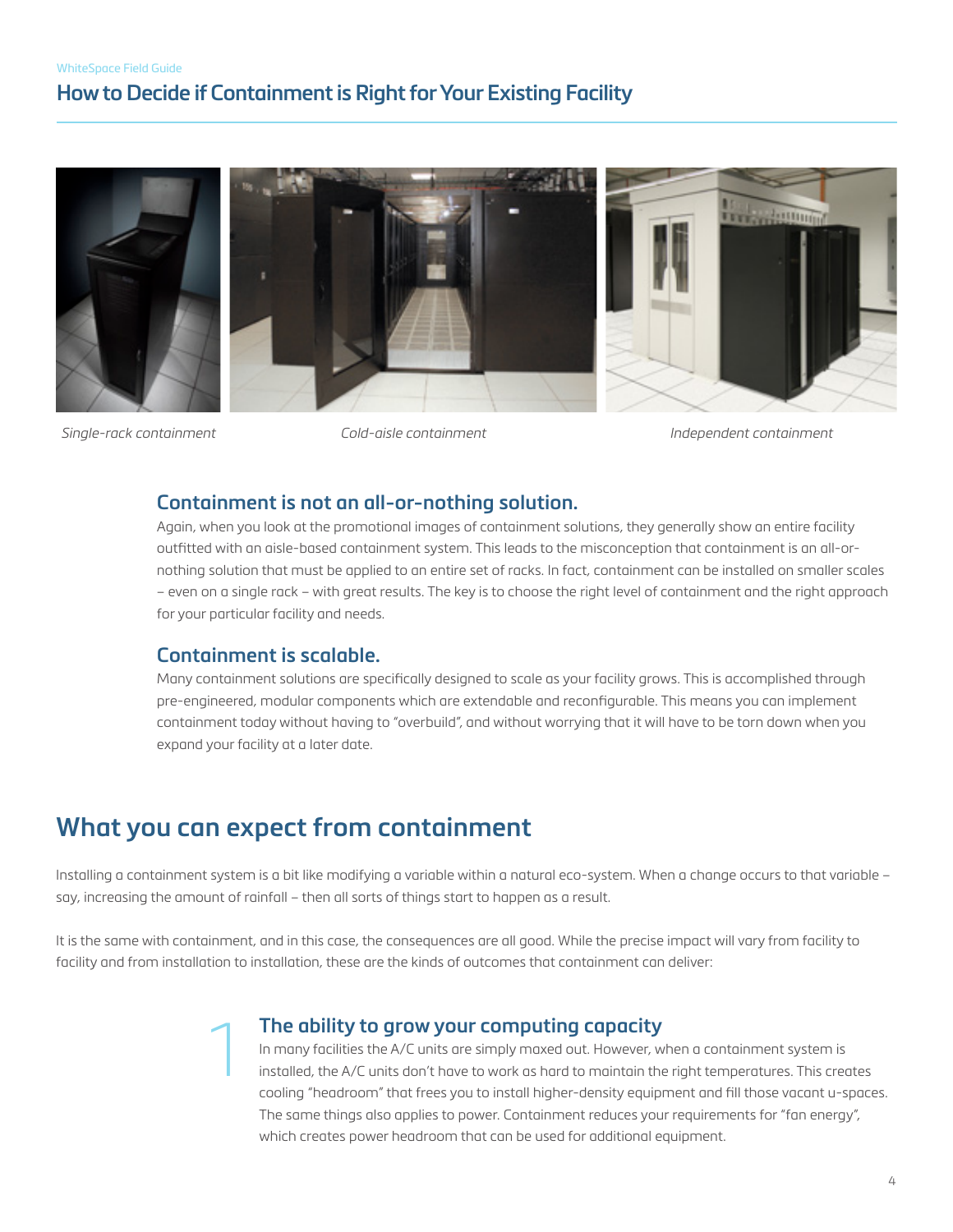2

3

4

5

### **How to Decide if Containment is Right for Your Existing Facility**

#### **Elimination of hotspots and equipment shutdowns**

The first thing you get from containment is a steadier supply of cool air delivered exactly where it is needed: to the inlets of your equipment. With chaos cooling, whatever air does make it to your equipment has warmed up considerably by the time it gets there. With containment you can be sure that the air from the A/C arrives as intended: cold.

#### **Reduced operating costs**

When you are looking to cut operating expenditures, containment delivers some impressive wins. Because the A/C units don't have to work as hard to supply cool air, your operating costs can fall dramatically.

#### **Free back-up cooling**

Many facilities have been forced to install additional A/C units over the years to compensate for higher computing densities and increased heat. As we've learned, the problem isn't a lack of cooling, it is the inefficient use of the cooling you have. After installing a containment system, it is not uncommon to find that you no longer need one or two of your A/C units because of the increased efficiency of air delivery. This allows data centre managers to keep spare A/C units on standby in case of failure, or use them as backups when performing maintenance on other units.

#### **The ability to plan with a greater accuracy**

Containment is truly the opposite of chaos. By containing and directing airflows, you create a more stable and predictable environment. You'll know, for example, that the inlet temperature for a given rack will always be 73 degrees at the bottom, 73 degrees in the middle and 73 degrees at the top. This is a massive improvement over chaos cooling, which causes wide variations in inlet temperatures for individual racks and across the facility as a whole. The predictability you get from containment allows you to plan expansions and other changes with greater confidence in the result. No more guesswork.

# **How does the ROI compare to other options?**

Containment clearly has a lot going for it, but that counts for nothing if the dollars and cents don't add up. Before we explore that, we will get the bad news out of the way first: **Predicting the ROI of containment is very difficult.** 

This is primarily for two reasons. The first is that there is very little hard data on which to base a prediction. Measuring the actual ROI of a containment installation takes a lot of time and money. To do so with any accuracy, you would have to perform a cooling assessment of your facility before and after the installation and then track numerous variables over a long period in order to determine the exact impact of the solution.

The other challenge in predicting the ROI of containment is that every facility is different and every solution is therefore different. Even if you could find a reliable case study that quoted, for example, a full return on investment within one year, you couldn't be certain that you would experience the same impact in your facility.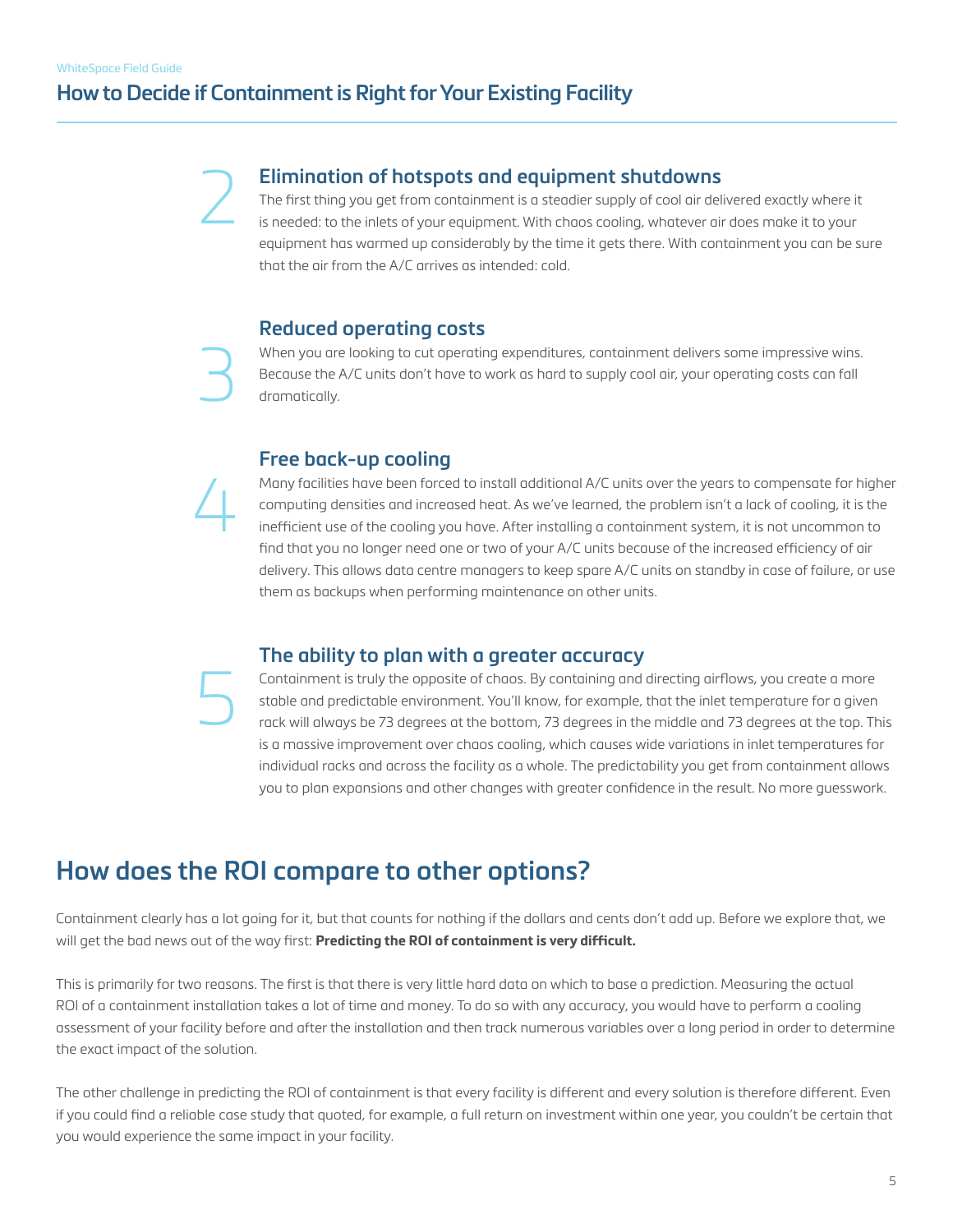### **How to Decide if Containment is Right for Your Existing Facility**

### **So how are other data centre managers building a business case for retrofit containment?**

Despite the challenges in predicting the ROI of containment, it is still possible to compare it to other options and build a defensible business case.

Generally, this is done in two ways:

**In the first scenario** – when the facility is already experiencing issues with heat – it is taken as a given that containment will deliver greater cooling efficiency and avoid a host of potential problems. The cost of the containment solution is compared to the potential downsides of doing nothing, and in most cases it becomes a no-brainer for data centre managers. In other words, while they can't predict the exact impact, data center managers in these cases are confident that it will solve today's heat problems and deliver a positive ROI over time. And this approach seems justified – we've never encountered any regrets over a containment installation.

**In the second scenario**, the data centre manager is looking to add computing capacity and is probably considering a few different options. These might include a new build, the installation of additional cooling units, or expanding into a colocation facility. In these scenarios, the best way to make the decision is to take a structured look at the costs and likely outcomes of each option.

*To illustrate, let's consider a representative example in which a data centre manager is looking to add computing capacity and is already running into heat issues within the existing facility.*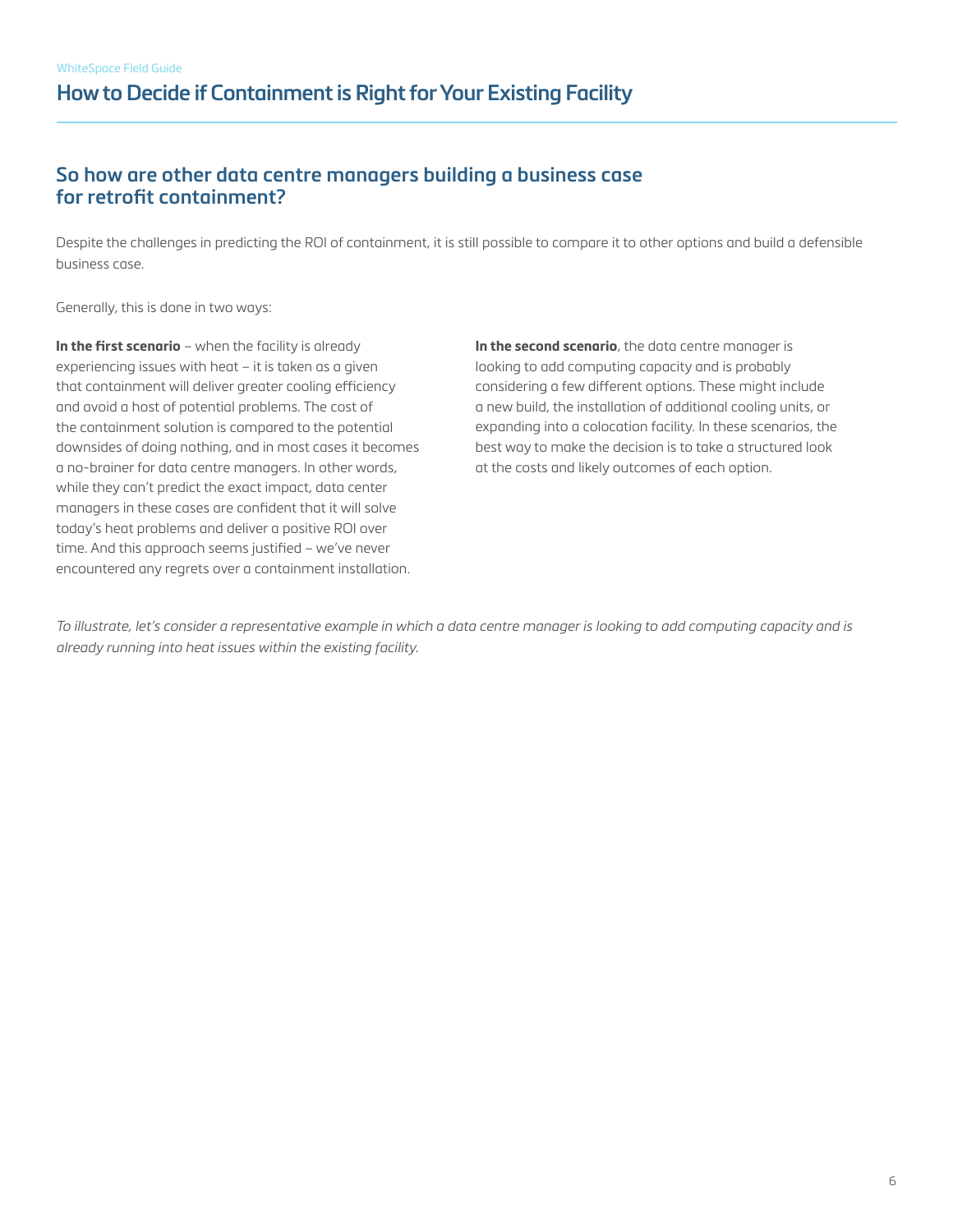### **How to Decide if Containment is Right for Your Existing Facility**

#### **Objective:**

• Alleviate existing heat issues and create additional capacity for new equipment

#### **Situation overview:**

- 40 racks in the existing whitespace
- Chaos cooling approach using multiple A/C units
- Plenty of spare u-spaces to expand into, but the A/C is maxed out

|                                 | Options:   1. Build a new facility                                                                        | 2. Install another A/C unit                                                                                                                              | 3. Expand into<br>a colocation facility                                                                                                                           | 4. Containment                                                                                                                                                                                                                                                                                       |
|---------------------------------|-----------------------------------------------------------------------------------------------------------|----------------------------------------------------------------------------------------------------------------------------------------------------------|-------------------------------------------------------------------------------------------------------------------------------------------------------------------|------------------------------------------------------------------------------------------------------------------------------------------------------------------------------------------------------------------------------------------------------------------------------------------------------|
| <b>Marginal capex</b><br>outlay | \$ Millions                                                                                               | \$200,000 - 600,000                                                                                                                                      | \$0                                                                                                                                                               | $$16,000 - 20,000$<br>(\$400-500 per rack)                                                                                                                                                                                                                                                           |
| Increase to<br>monthly opex     | \$Tens of thousands                                                                                       | \$Hundreds or thousands                                                                                                                                  | \$Thousands                                                                                                                                                       | \$0<br>With likely savings on<br>monthly cooling costs.                                                                                                                                                                                                                                              |
| Timing                          | Months to years                                                                                           | Months                                                                                                                                                   | Weeks                                                                                                                                                             | Days to weeks                                                                                                                                                                                                                                                                                        |
| <b>Outcomes</b>                 | <b>X</b> Does not oddress<br>heat issues in existing<br>facility<br>Solves additional<br>capacity problem | <b>x</b> Uncertain No<br>guarantee that it will<br>alleviate existing heat<br>issues, let alone add<br>enough cooling to<br>accommodate new<br>equipment | <b>X</b> Does not address<br>heat issues in existing<br>facility<br>Solves additional<br>capacity problem<br><b>x</b> Leaves you with two<br>facilities to manage | Solves heat<br>issues in existing<br>facility<br>$\checkmark$ Creates cooling<br>headroom,<br>allowing you<br>to install new<br>equipment in<br>existing facility<br>$\blacktriangleright$ May result in<br>redundant A/C<br>unit(s), which can<br>be shut down or<br>kept on standby as<br>a backup |

While this is just a hypothetical scenario, the numbers we have used are very similar to ones that we see on a regular basis in the real world. Given that, it is easy to see why so many facilities are making the choice to go with retrofit containment.

Whatever your actual numbers may be, a simple grid like the one above is a great tool for deciding which option is best and preparing the business case.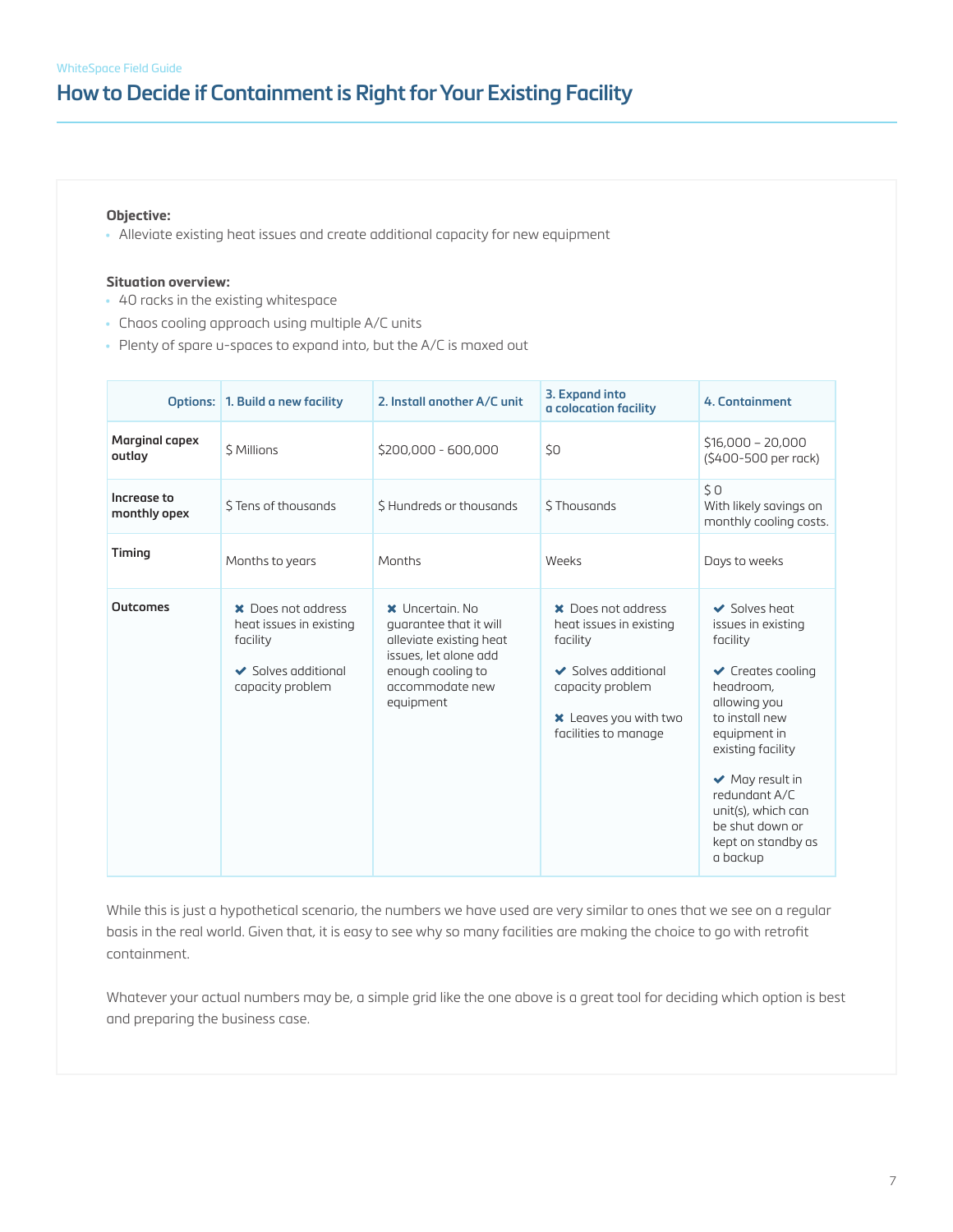# **Where should you start?**

Before you consider a containment solution, we recommend that you first make an assessment of your facility's airflow management situation. Are all the best practices in place? Have you done everything you can to improve airflow?

Only when you have performed such an assessment will you be sure whether containment is the right option for your facility.

To get things started, we recommend that you look at the following:

- Are your racks properly sealed with blanking panels, brush strips, etc. to prevent hot air recirculation?
- Are you using proper cable management techniques to allow hot air to exhaust out the back of the rack without obstruction?
- Have you removed all airflow obstructions underneath the raised floor?
- Have you sealed any gaps between the floor tiles in order to prevent cold air from escaping in the wrong locations?
- Do you have enough perforated floor tiles in place to service the facility?
- Are the perforated tiles located in close proximity to the racks that need them the most?
- Have you checked that high-velocity cold air isn't bypassing some of the perforated tiles?

Putting these best practices in place can dramatically improve airflow and help you get more from your existing A/C units.

If you have already employed these best practices and you are still experiencing difficulties, then it is probably time to explore containment.

The best way to do that is with an experienced containment provider and installer – preferably one that provides the full range of containment approaches. This will save you a lot of time working out which containment approach would work best and trying to calculate the cost.